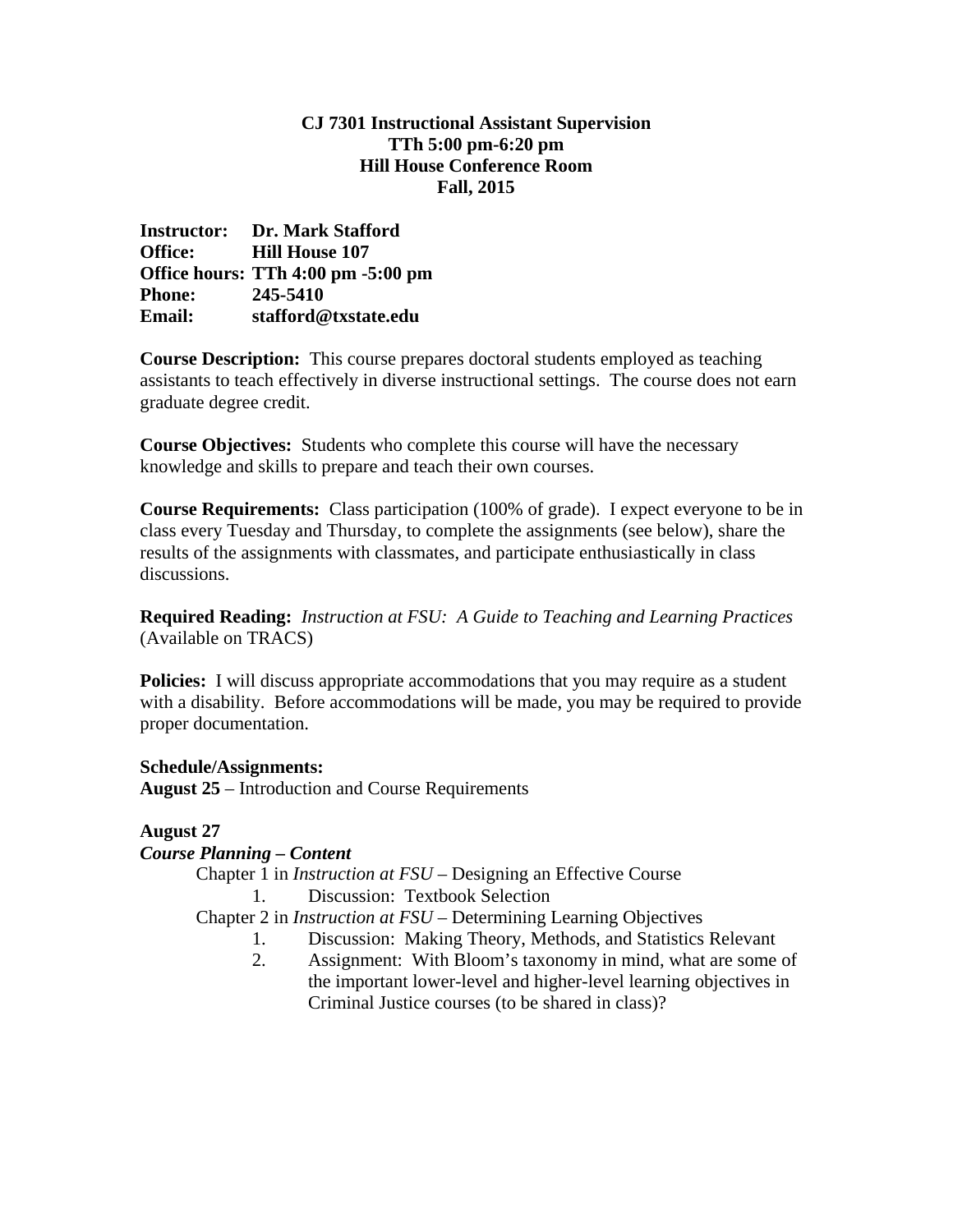# **September 1, 3**

Chapter 3 in *Instruction at FSU* – Creating a Syllabus

- 1. Discussion: Conveying Enthusiasm in the Classroom
- 2. Assignment: Answer this question in a short paragraph that could be included in your syllabus: What should students do to best benefit from your course (to be shared in class)?

### **September 8, 10**

### *Course Planning – Management*

Chapter 4 in *Instruction at FSU* – Knowing Your Students

- 1. Discussion: Widening/Closing Age and Gender Gaps between Instructors and Students
- 2. Assignment: Create a sketch of Texas State University students like the sketch of Florida State University students on p. 40 of *Instruction at FSU* (to be shared in class).

# **September 15, 17**

 Chapter 5 in *Instruction at FSU* – Managing Students and the Classroom Climate

1. Discussion: Managing Disruptive Students

Chapter 6 in *Instruction at FSU* – Especially for TAs

- 1. Discussion: Dressing for Success
- 2. Assignment: Gather information from experienced Doctoral Teaching Assistants about how they effectively divide their time between their coursework and teaching (to be shared in class).

# **September 22, 24**

# *Lesson Delivery*

Chapter 7 in *Instruction at FSU* – Lecturing Effectively

- 1. Discussion: Integrating Lectures and Class Discussions
- 2. Assignment: Give a five-minute undergraduate lecture in class on "random sampling."

Chapter 8 in *Instruction at FSU* – Using Active Learning in the Classroom

1. Discussion: Active versus Passive Learning

# **September 29, October 1**

 Chapter 9 in *Instruction at FSU* – Instructional Media: Chalkboards to Video

1. Discussion: Multiple Media as Instructional Tools